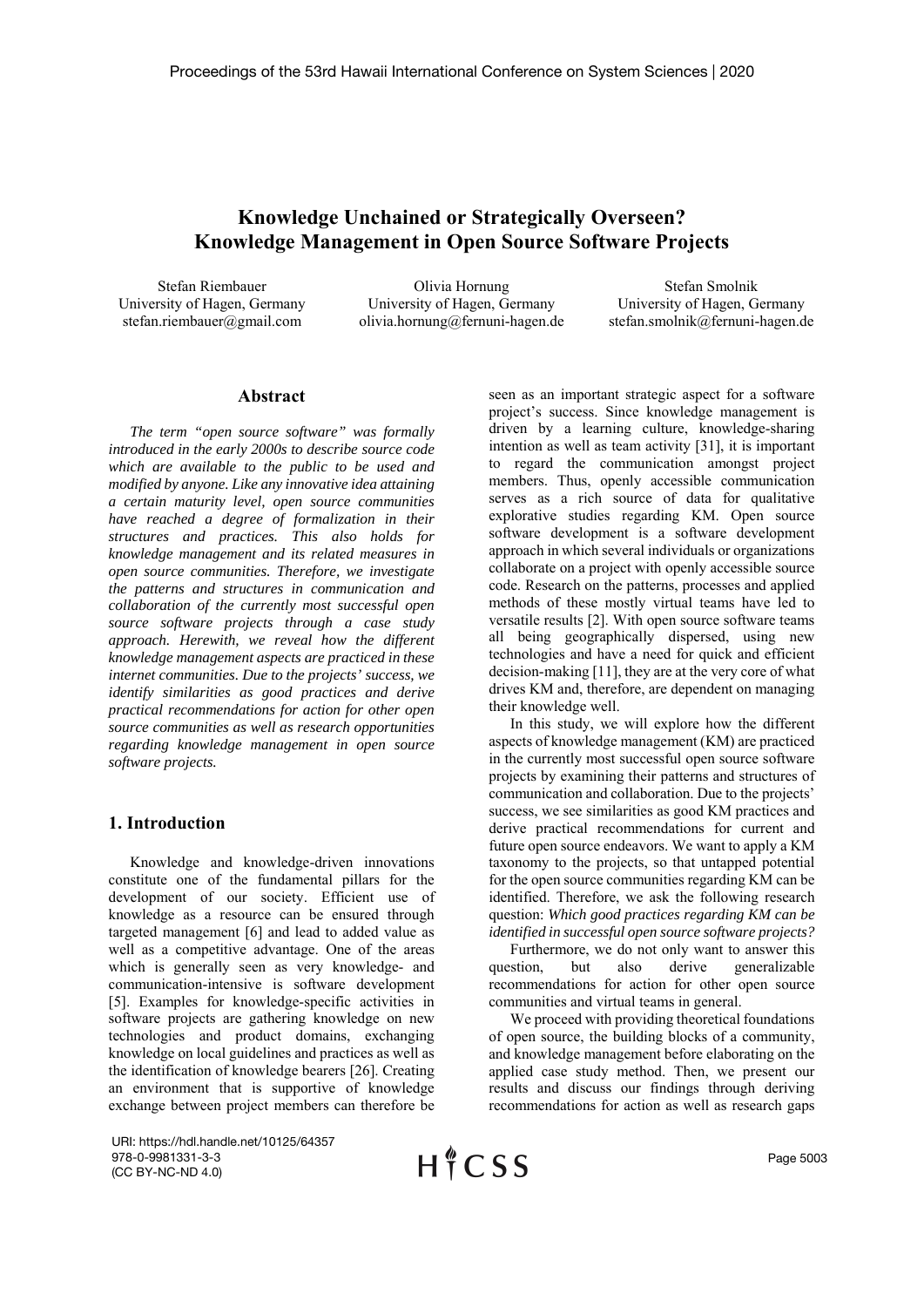leading to further opportunities to research KM in the context of OSS.

# **2. Theoretical foundations**

### **2.1. Open source**

In the early stages of information systems (IS) and programming, sharing readable source code was common practice in research and even commercial organizations [12]. When proprietary software dominated the market in the late 1990s and early 2000s, the open source movement also majorly developed and new licenses were established to clearly distinguish different types of open source software and further advance its commercial use [30].

Since there is no general and conclusive definition of open source, we adhere to the descriptions given by Aksulu and Wade [2] as well as Levine and Prietula [17]: Open source refers to intellectual production relying on loosely coordinated participants which all interact to achieve a common goal (e.g. creating a product or service of value) which is available to contributors and non-contributors for use, inspection and modification.

Such products can be source codes, hardware, documentation, or books. For our study, we focus on open source software (OSS) platforms which focus on the collaborative advancement of the source code in the form of a collaborative project. In this paper, we focus on open source software and, thus, on the product of source code. A software is considered open source if its license adheres to open-source-principles such as open access to the source code [19].

### **2.2. Building blocks of a community**

An open source community consists of all actors involved in developing a software and represents the origin of all contributions to advance it. A major part of any community does not contribute source code, but rather requirements, bug reports and documentation [7]. It is common for communities to be spread worldwide and, thus, work asynchronously in different locations. The motivations why members contribute can be extrinsic (e.g. financial), internalized extrinsic (e.g. reputation, self-interest) or intrinsic (e.g. fun, altruism) [15]. Key success factor for high-quality software and a clear advantage to proprietary software is the size of an open source software community since the large amount of members and testers ensures fast development and extensive quality assurance [25]. Thus, gaining and retaining community members is key for any community's sustainability.

An OSS community's building blocks are a supervisory and/or support body, its governance, its hierarchy and roles, the culture as well as collaboration tools. Because the supervisory body supports the OSS community's aims and might also offer financial support, it can exercise influence on the products the community develops. Thus, OSS communities supported by foundations instead of companies are seen as the more neutral form of supervision and support [12]. In the context of OSS projects, the governance constitutes the instrument to steer, control and coordinate individuals and organizations which collectively contribute to a project [18]. The governance represents core principles and goals as well as encompassing social (e.g. communication, culture and development perspectives for members) and organizational aspects (e.g. decision-making and role assignment) of the entire community [12]. While some of the supervisory bodies enjoin a standardized governance on OSS projects, there are also OSS projects without any explicit governance.

Instead of a regular top-down hierarchy, many OSS communities have an onion-shaped organizational structure [4] with the core consisting of project leaders and core developers who contribute the majority of code contribution. The next layer are the co-developers who do the bug reporting and feature request as well as occasionally contributing to the code and fixing bugs. The active users are on the next layer. They file bug reports and request features, but do not contribute to the code at all. The furthest layer – the outer layer of the onion – are the passive uses which do not contribute at all but use the code or software. The latter are not always welcomed in OSS communities as these communities often embrace a culture of meritocracy in which the individual performance measured by contributions plays the most important role for the reputation and position of project members [28]. Decision-making in OSS projects can either be very absolutist or completely democratic. In both scenarios, consensus still plays an important role as forks should generally be avoided.

Collectively working on software requires many different tools to collaboratively work on the source code as well as for discussion and general communication. We will further elaborate on mechanism and tools used for these purposes in our results section.

#### **2.3. Knowledge management**

The KM domain was defined and viewed from different perspectives in the last decades. While Davenport and Prusak [9] focus on codification and measures for knowledge explication, Nonaka and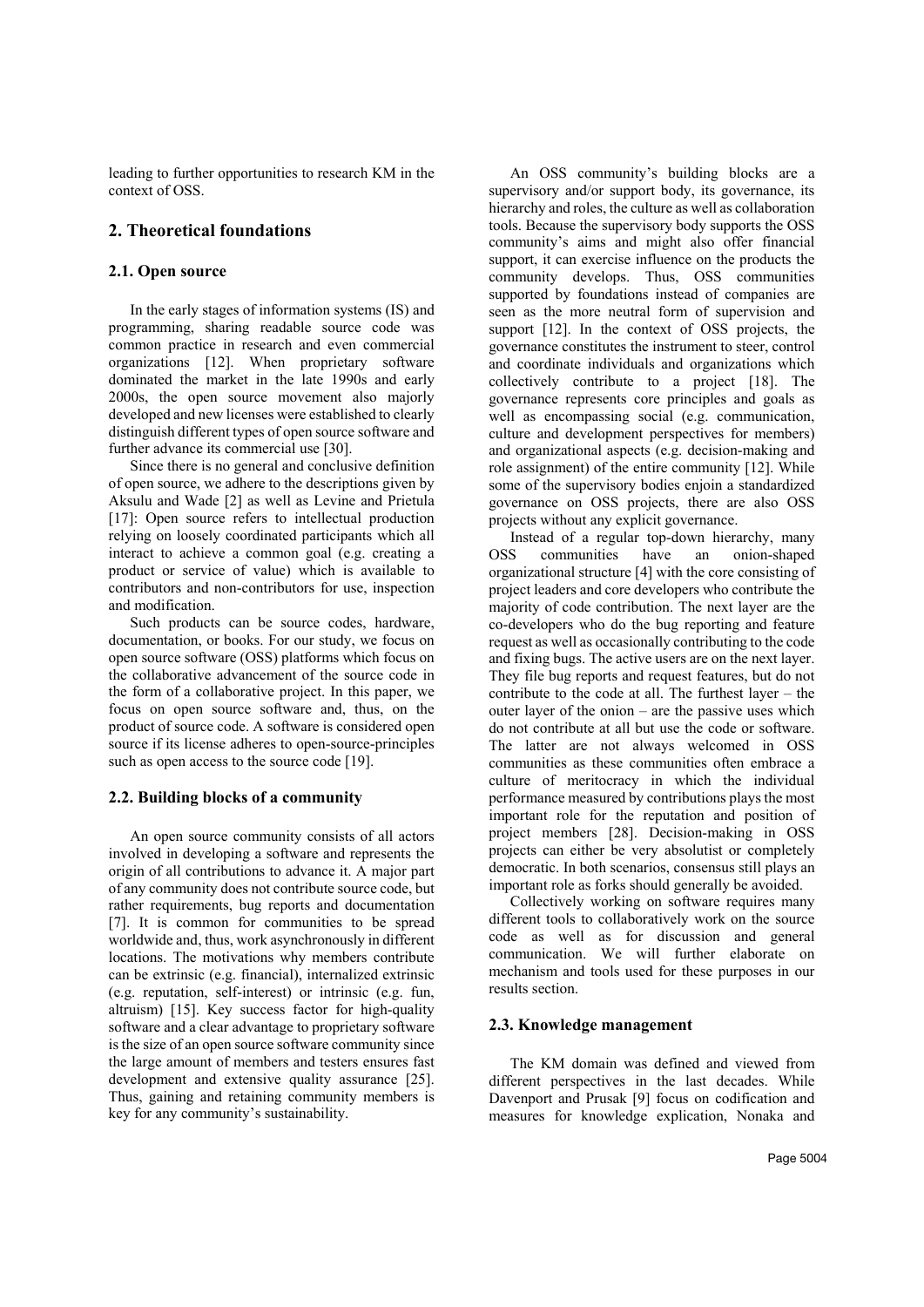Takeuchi [21] chose an approach that sees knowledge as experience-based and not to be simply stored in repositories. We choose an approach incorporating both views on knowledge as we assume that KM cannot manage knowledge itself but rather offer support to connect, expand and encourage use of any existing knowledge base. This view is based on the assumption of a differentiation between data, information and knowledge in which data are syntactically arranged characters that can, together with their contextual interpretation, be information for the recipient [24]. In order to find meaning in information and for it to become knowledge, any person has to understand and use their experience with the context and environment when generating or using knowledge [14].

KM is an organization's systematic and conscious effort to improve, preserve and apply knowledge in a manner that adds value and supports task fulfillment as well as improvement of the organization's overall position [13]. KM also includes the systematic use of organizational instruments and communication technologies in different phases or processes.

There are many different approaches to name, split and describe KM processes. Some give a rather general overview of KM enablers, process, intermediate outcome and organizational performance [16], whereas other frameworks already attribute specific names to certain process steps in KM, such as knowledge creation, retrieval, transfer and application [3].

We want to use a process view that clearly distinguishes the different processes from each other to attain a holistic overview, thus, chose to apply the six core and two strategic processes described by Probst et al. [24], also called the eight building blocks of KM (as seen in Figure 1). This framework gives us a very distinct view that makes it possible to investigate which specific measures occur with regard to certain processes. This is especially important since we want to start out with granular steps with the option to find patterns or process groups united by certain measures. With less distinct process frameworks, certain measures might only be attributable to parts of a process (group), thus leading to ambiguous results.



Figure 1. Building blocks of knowledge management (after [24])

The process of knowledge identifications serves the purpose of making knowledge transparent by supporting search efforts as well as providing a neat depiction of data, information and internally and externally available competences. Knowledge acquisition is useful for integrating external knowledge into the organization by, for example, hiring experts or acquiring innovative companies. Knowledge development is complementary to knowledge acquisition. Through knowledge development, competences that do not exist within the organization are newly developed, for example, by creatively using new ideas or creating new products. This can happen individually or in a team. Sharing or distribution knowledge makes individual knowledge available to the organization. This process can only happen effectively if sufficient infrastructure and systems which allow to share (push) or retrieve (pull) knowledge. Knowledge use can be seen as the implementation phase of KM during which knowledge is applied productively and turned into tangible results. The specific preservation of knowledge in documents or other objects through appropriate selection, storage and periodic updating in so-called knowledge repositories happens during knowledge preservation.

The two strategic processes knowledge goals and knowledge measuring are focused on embedding KM into organizational goals. Normative and strategic goals are specified during the process of formulating knowledge goals. Knowledge measuring then reveals how well and to what degree these goals are met.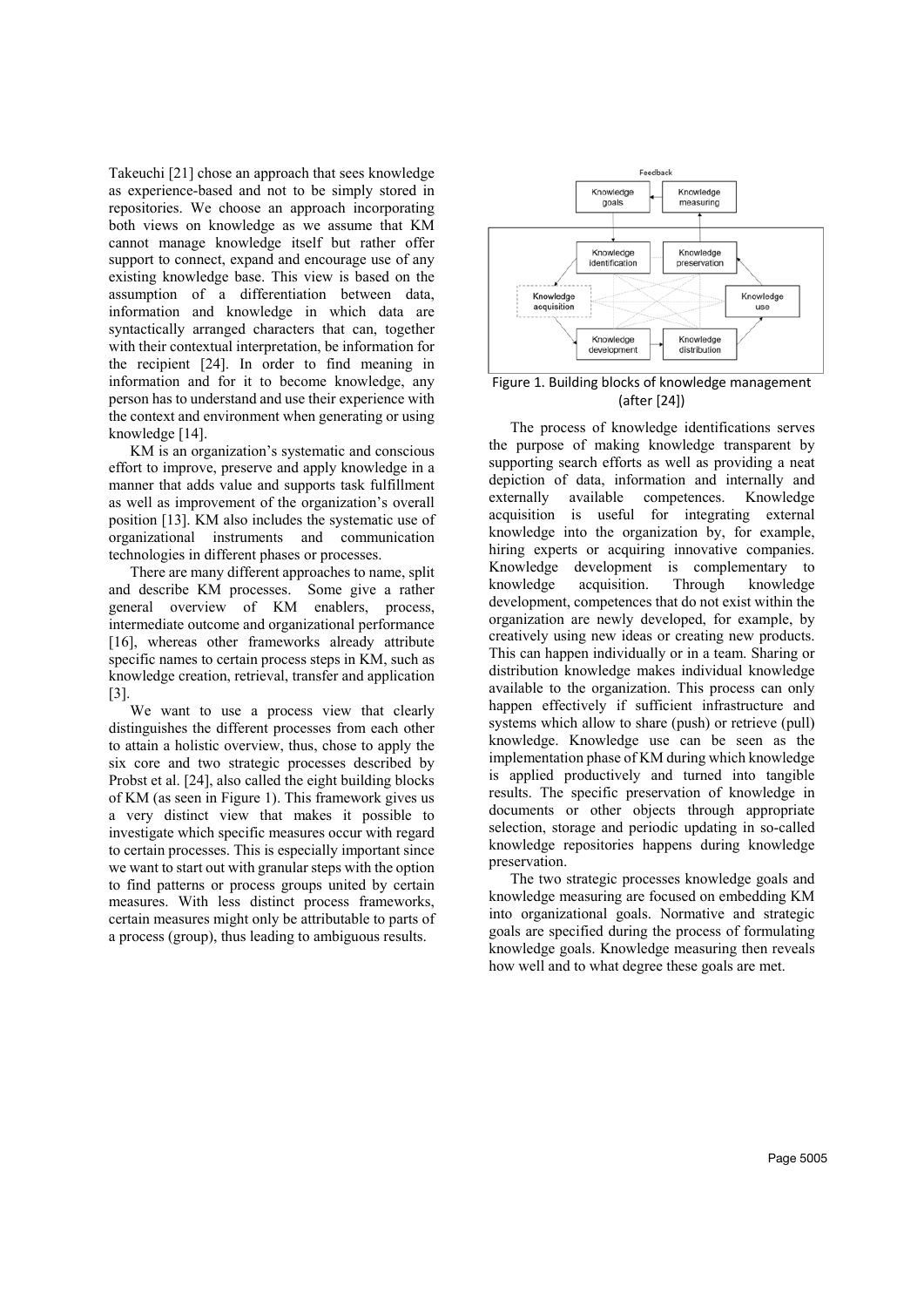# **3. Method**

Due do the publicly available data on OSS projects, it is possible to choose qualitative and quantitative approaches to evaluate KM in OSS communities. We decided to apply the research method case study because of its suitability for our purposes to investigate the synergies of organizational and communicative aspects [20]. To strengthen our arguments and be able to integrate our results in a broader context, we conducted a comparative case study by analyzing each case before comparing the different cases. We take on a positivist epistemic stance since we want to identify and show the existence of KM measures throughout our case study research.

The identification of meaningful cases is a critical factor for case study research – while the term *case study* is generally broadly defined [10]. In this study, we see an OSS community and their measures taken to collaborate, exchange information and store information as the primary content of a case.

The first step is to gather measures for collaboration and communication in OSS communities through a brief literature review as seen in Table 2. Then, we identify suitable cases of OSS communities. For transparency reasons, we adhere to the following criteria: the projects have to be independent and deemed successful as well as still being in the stage of developing source code and showing a high degree of activity. As a starting point, we used the list of 30 highest velocity OSS projects provided by the Cloud Native Computing Foundation (CNCF) [29]. Then, we eliminated those OSS projects from our list of potential cases which were controlled by a single company and only one project kept per foundation to eliminate extremely similar projects. Furthermore, we removed projects not producing source code as their primary aim. Finally, to ensure upto-dateness, we also excluded projects with a lifespan of over 10 years.

For our analysis, we use any documentation available to us, ranging from purely descriptive documents to observation of open collaboration. Instead of deriving the codes inductively from the sample, we maintain the building blocks of KM, and thus, used the approach of deductive coding. Therefore, we derive codes from the definitions of the identified KM core processes [24] and create coding guidelines as seen in Table 1.

During data analysis, we sequentially examine each unit of analysis per case for the occurrence of any code. Additionally, we compile a case summary for each case and then compare the cases to each other to review the OSS communities for similarities and differences. Lastly, we derive recommendations for action and research gaps as seen in Figure 2.

Table 1. Coding guideline

| KM        | rapic 1. Coding guidemic<br><b>Coding guideline</b> | <b>Example</b> |
|-----------|-----------------------------------------------------|----------------|
| building  | "Measures to"                                       |                |
| block     |                                                     |                |
| Goals     | depict and define                                   | Cultural       |
|           | goals regarding                                     | guidelines     |
|           | knowledge handling                                  |                |
| Preser-   | specifically<br><b>Second Contract</b>              | Repository,    |
| vation    | preserve knowledge                                  | database       |
|           | through selection and                               |                |
|           | storage                                             |                |
| Acqui-    | support acquisition                                 | Recruiting,    |
| sition    | of<br>external<br>new                               | inclusion      |
|           | knowledge                                           |                |
| Identifi- | support localization                                | Search         |
| cation    | of knowledge and                                    | mechanism,     |
|           | knowledge bearers                                   | dashboard      |
| Use       | productively apply                                  | Governance     |
|           | knowledge to<br>add                                 |                |
|           | value                                               |                |
| Develop-  | develop new skills                                  | Collaboration  |
| ment      | within<br>the                                       | tools, virtual |
|           | organization by using                               | conference     |
|           | people's ideas<br>and                               | rooms          |
|           | creativity                                          |                |
| Distribu- | support knowledge                                   | Newsletter     |
| tion      | sharing within<br>the                               |                |
|           | organization                                        |                |
| Measur-   | examine                                             | Controlling    |
| ing       | determined goals                                    | system         |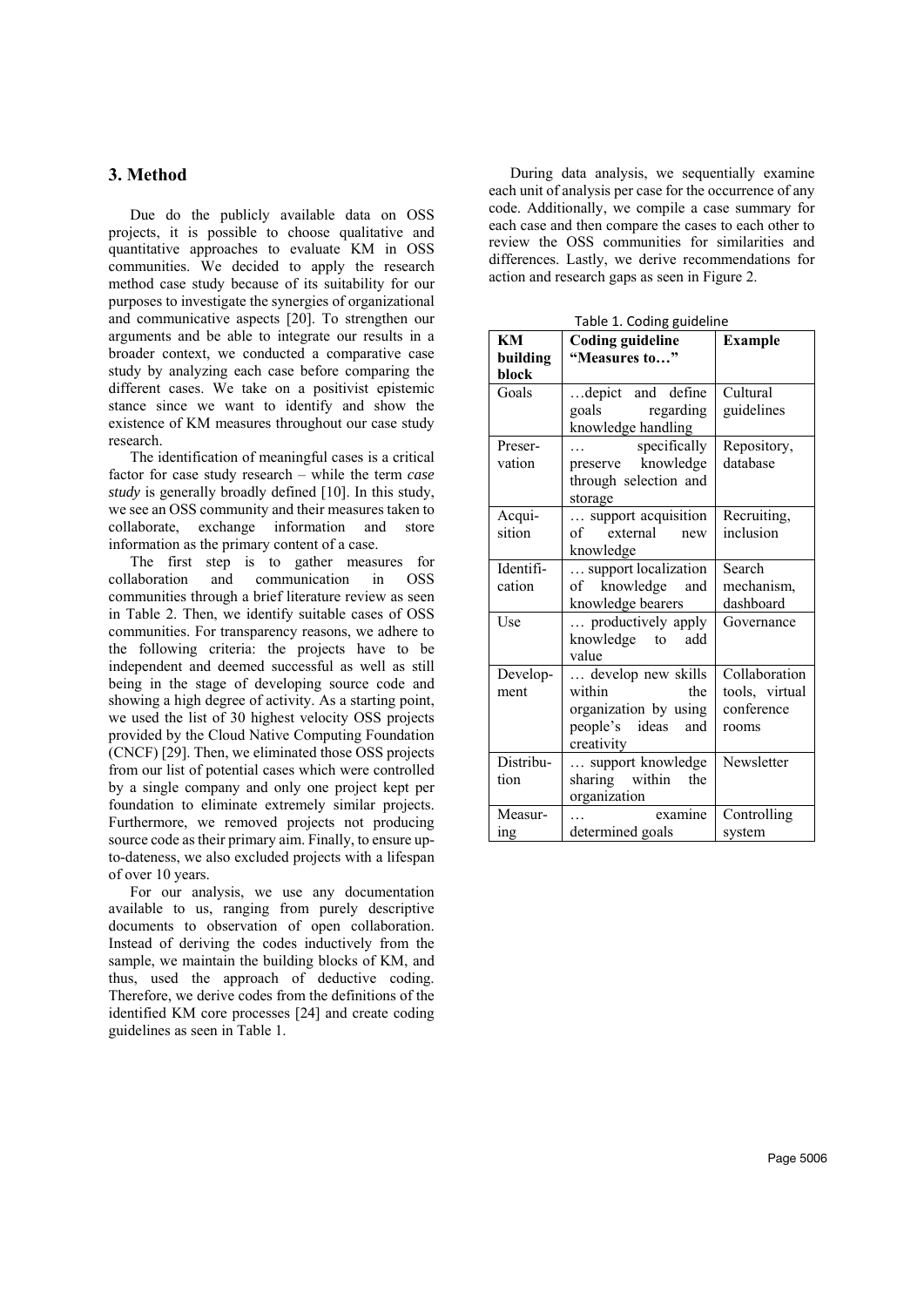

Figure 2. Research process

### **4. Results**

### **4.1. Literature analysis**

To support the KM building blocks presented in the previous chapter, relevant systems and measures that go beyond the examples given in Table 1 need to be identified. Therefore, we conducted a literature search for "knowledge management" and "open source" in the AIS electronic library as well as the EBSCO business source complete. We decided to limit our keyword search to titles and abstracts to find the papers covering the topic of KM in open source projects most prominently. Then, we manually searched the papers for studies that specifically mention KM measures. Hence, we found seven publications that reviewed organization, collaboration and governance in OSS communities. The results of this analysis can be found in Table 2.

| TAME 2. LITETALUI E ANAIVSIS |                     |  |
|------------------------------|---------------------|--|
| System / measure             | Reference(s)        |  |
| Version control systems      | [7, 12, 27, 28]     |  |
| Issue tracker                | [12, 23, 27, 28]    |  |
| Forum                        | [7, 12, 23, 27, 28] |  |
| Mailing list                 | [1, 7, 12, 23, 27]  |  |
| Wiki                         | [12, 27, 28]        |  |
| Instant messaging            | [12, 28]            |  |
| Project website              | [27, 28]            |  |

Table 2. Literature analysis

| Governance               | [12, 18, 27] |
|--------------------------|--------------|
| Social networks          | 28           |
| Video conference systems | [1, 12]      |
| <b>FAO</b>               | [27, 28]     |
| HowTo                    | 28           |
| Meetings (face-to-face)  | [7, 12]      |
| Mentoring                | $12^{\circ}$ |
| Weblog                   |              |
|                          |              |

During the subsequent validation of results, we came to the realization that not all measures are used in the case studies or are not relevant for our investigation:

- HowTos and FAQ are not seen as relevant independent systems but rather<br>illustration facilities for online illustration facilities for online documentation
- Only one of our cases uses a wiki and it is seen of lower priority for documentation
- The use of social networks could be validated, but is seen as insignificant for collaboration within the community
- Only one of our cases uses an explicit discussion forum

During validation, we saw that online documentation plays an important role for explicating knowledge and, thus, added this measure to our study.

### **4.2. Case descriptions**

In order to fully grasp the context of each case, the number of investigated cases should optimally be between two and four cases [22]. Therefore, we decided to include four cases after applying our criteria mentioned in Section 3: Kubernetes, Node.js, Apache Mesos, and OpenStack (see Table 3). These projects are among the largest and most active OSS projects and have foundations as their supervisory body with democratic hierarchies for decisionmaking.

| Project    | of<br># | Estab- | <b>Supervisory</b> |
|------------|---------|--------|--------------------|
|            | authors | lished | body               |
| Kubernetes | 1728    | 2014   | <b>CNCF</b>        |
| Node.js    | 507     | 2009   | Node.js            |
|            |         |        | Foundation         |
| Apache     | 500     | 2011   | Apache             |
| Mesos      |         |        | Software           |
|            |         |        | Foundation         |
| OpenStack  | >588    | 2010   | OpenStack          |
|            |         |        | Foundation         |

Table 3. Cases included in our study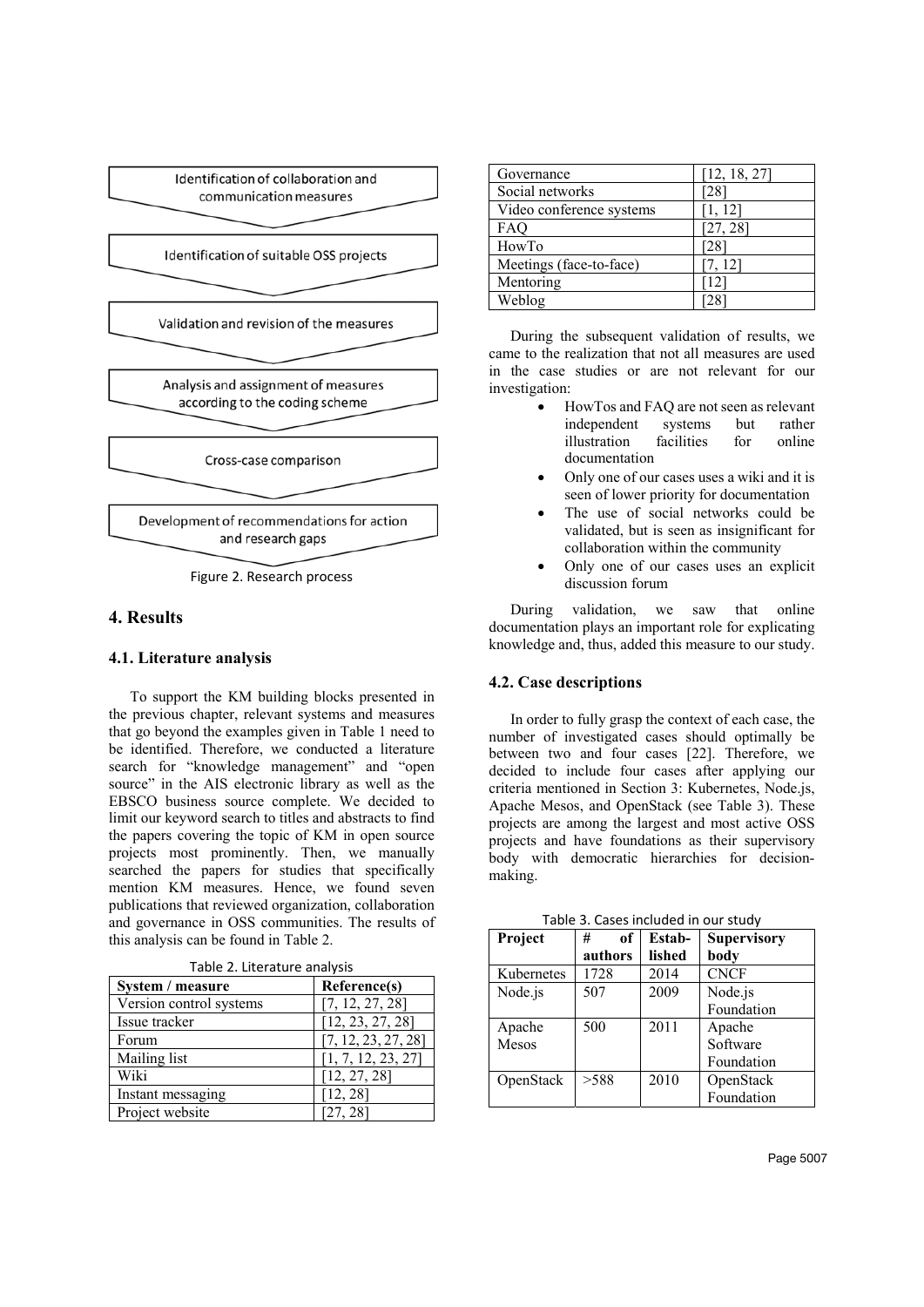**Kubernetes** is a platform for orchestration of software containers. This is a new form of isolating applications especially popular with microservice architectures and cloud solution providers to optimally use their scaling potential. Most of developing the source case happens in special interest groups and other working groups which all are responsible for single elements of the platform.

**Node.js** is a JavaScript runtime environment to operate scalable network applications from the serverside. Single development aspects are tackled in working groups which use own repositories in the version control system.

**Apache Mesos** is a software enabling dynamic and efficient administration of a computer cluster's resources. The product is used for research and commercial purposes to administrate workloads in datacenters. For larger elements, work is done in special interest or working groups.

**OpenStack**'s aim is to ultimately provide the dominating platform for public and private cloud operation. The project consists of several individual sub-projects with own repositories and teams that develop the platform's different segments. An overarching aim is to coordinate the sub-projects in such a manner that the users feel like they are using an integrated platform.

#### **4.3. Case study results**

The results of coding our case study material can be seen in Table 4. Since we can only properly compare the cases by determining similarities, we omitted measures which could only be identified for one of the cases. We grouped the results by measure and frequency of occurrence. We also assessed each measure regarding its appropriability for each of the KM building blocks.

An explicit **governance** in which project structures, hierarchies, and general conditions (like a code of conduct) for collaboration are defined can be found in all four OSS projects. Kubernetes even has a special commission to inform about breaches of the code of conduct as well as mentoring as part of the chores set in the governance. Apache Mesos even states in its governance that knowledge sharing is a core principle. Governance supports all building blocks except measuring knowledge. The guidelines defined in the governance have an impact on the entire project communication and all used collaboration systems. They help to establish common trust as well as a tolerant, open and fair culture which positively influences KM.

**Project websites** are starting points for information on the OSS projects. The most important

information are presented in a condensed manner with links to other sources and tools. This way, project websites serve as a central portal for users, developers and current or potential community members. Kubernetes' and OpenStack's project websites offer an active menu navigation which offers relevant further information after several questions are answered. Knowledge is shared and a point of contact with potential new members is provided. Through the project website, knowledge identification, acquisition and distribution are supported.

**Online documentation** serves as an information source for all target groups. It contains much information, for example regarding the architecture, code, governance, collaboration processes, and necessary cues on communication and collaboration tool usage. Some OSS projects integrate the online documentation into their project website, others only reference is there but have it hosted by online services for software development such as github. Knowledge distribution and knowledge use are both supported by online documentation since it enables anyone interested to interpret and absorb the codified knowledge stored in information objects.

All projects also have a **version control system**, a typical feature of OSS projects, only serving for common editing and administrating the software source code for a vast amount of time. Such systems also can be used to collaboratively process further types of legible documents. The authors and the entire history always stay available in these systems. Depending on the role, community members are entitled to submit contributions, validate them and integrate them into repositories. To change the source code, a defined process has to be passed through during which the respective repository is usually cloned. This clone can then be changed and has to undergo extensive testing. Only after successful testing, the changes can be integrated into the main repository by entitled community members. In all four cases, Git is used as version control system and through the use of the commercial platform Github, additional services such as issue-tracking-systems, discussion forums and review boards are supplied. Here, the KM building blocks backed are knowledge preservation, knowledge identification, and knowledge distribution. The version control system is complementary to the online documentation. Thus, knowledge bearers can spread the selected and codified knowledge.

**Instant messaging** is a measure also used by all four projects, used for direct exchange between community members as well as between community members and users. Although asynchronous communication is possible with instant messengers,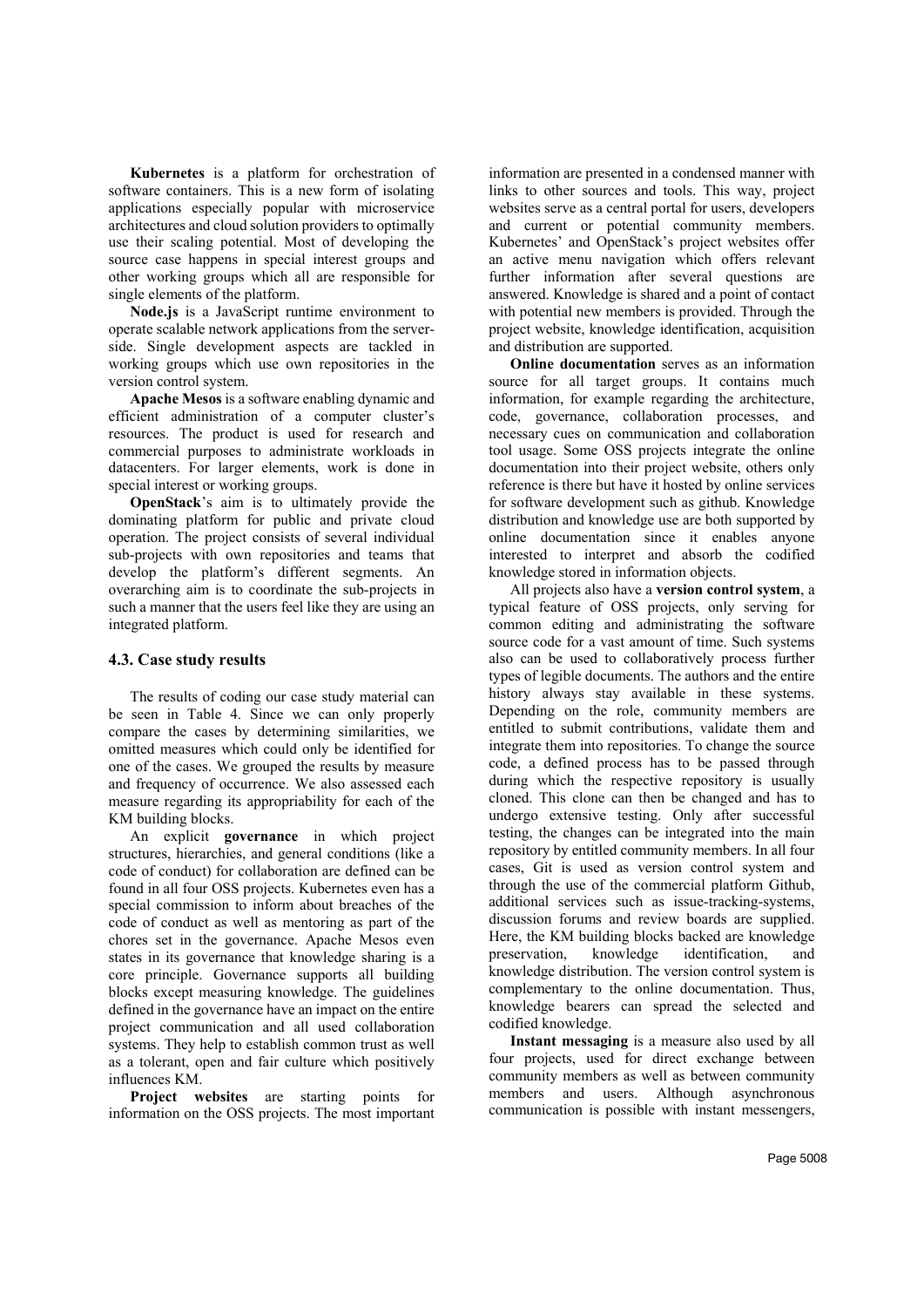they are usually used for synchronous communications replacing face-to-face conversations. Channels enable a discussion on working groups as well as certain topics. The used applications enable both a one-to-one as well as a one-to-many communication. Kubernetes and Apache Mesos also use the provider Slack which also offers a comfortable search function. Regardless of the used application, all four cases prioritize logging, archiving and open access to public discussions – encouraging knowledge preservation, identification, development, and distribution. New knowledge can be developed especially well in discussions on new functionalities combining existing knowledge of different knowledge bearers, in turn leading to new knowledge.

**Issue-tracking-systems** have replaced the former bug-tracking systems in all four cases. Technically it is the same system, but the use has been extended from bugs to requirements and other general discussions. Typically, anyone can create an issue. Often, issuetracking-systems are split according to the project's elements and assigned to singe sub-projects or working groups. Issue-tracking-systems play a role for knowledge acquisition, development and distribution. They enable users to document and share their views, ideas, problems or bugs. Especially users with complimentary or contrary views can develop new knowledge by exchanging knowledge.

Despite their focus on virtual collaboration, all cases also have face-to-face **meetings**. These can be regionally held in small groups as well as with a larger group at a community conference. All projects use the platform meetup to organize their meetings. Kubernetes has so far had over 70 meetings with 20.000 members participating in Germany – the number of participants worldwide is much higher. Node.js has a bi-annual large conference balled Collab Summit. Here, active and potentially future community members meet to work on the project or discuss it. Meetings enforce the KM building blocks knowledge development and knowledge distribution.

Another personal measure in addition to meetings is the concept of **mentoring**, applied by all four cases. Mentoring aims at building an individual's competencies through the support of an experienced mentor. Mentoring programs are an important measure to integrate new members as they enable a compact and effective onboarding through short-term activities such as working on the first tasks as well as long-term activities. Kubernetes, for example, offers group mentoring. OpenStack and Kubernetes also participate in externally sponsored programs such as Google Summer of Code and Outreachery, in which students are given the opportunity to work on projects through scholarships to gather valuable experience in software

development. Therefore, especially knowledge acquisition and knowledge distribution are supported.

The last measure all four cases display are **weblogs**. These allow for registered authors to publish articles in an uncomplicated manner. Official project weblogs are linked on the project websites and are used to inform members and users about important news and events. OpenStack additionally uses a weblog-aggregator to bundle different weblog posts in a single newsfeed for community members. Here, knowledge distribution and knowledge preservation are the focus.

Kubernetes, Apache Mesos and OpenStack also have **mailing lists** to communicate with their members in a mostly asynchronous manner. Mailing lists are listed on the project websites and usually categorized into target groups and topics. Additionally, web applications to display the courses of discussion wellstructured in browsers are used. These also allow for archiving. Besides the focus on asynchronous aspect of communication, the advantages of mailing lists hardly differ from those of instant messaging. Hence, mailing lists are of importance for knowledge preservation, knowledge identification, knowledge development and knowledge distribution.

**Video conferences** are used by Kubernetes, Node.js and OpenStack for synchronous and direct communication and discussion. Since gestures and mimics can be displayed through video, these video conferences enables a more multifaceted communication than instant messaging and mailing lists. All three projects using video conferences conduct these through the commercial provider Zoom and upload their recordings of these sessions on Youtube afterwards. Video conferences are a very efficient way of exchanging knowledge. Archiving the recordings also supports retaining knowledge. Consequently, knowledge distribution, development and preservation are strengthened by video conferences.

Lastly, Kubernetes and Node. is send out **newsletters** which are similar to weblogs regarding their content. They generally serve the purpose of spreading community news. After registration, anyone interested will periodically be informed about the project's news. The content is usually not written by one author, but compiled from contributions of several authors and different parts of the community. After being sent out, the newsletters are archived so that they remain publicly available. Newsletters are similar to weblogs and, thus, support the KM building blocks of knowledge distribution and knowledge preservation.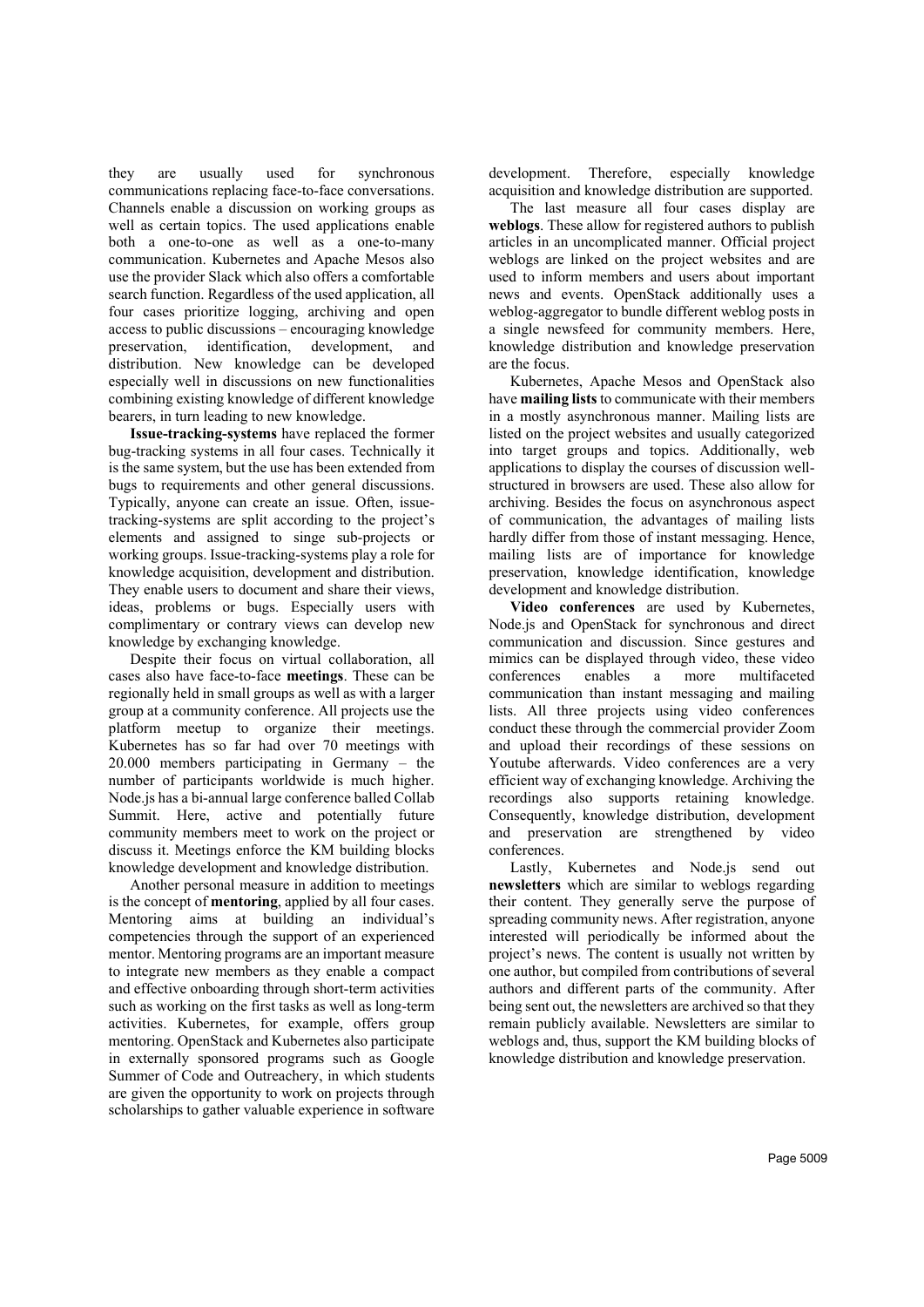## **5. Discussion**

To derive value from our results, we want to give recommendations for action for virtual teams in general as well as specifically for OSS projects. Furthermore, we want to show some opportunities for further research on KM in OSS.

### **5.1. Recommendations for action**

For virtual and distributed teams, we would like to give the following recommendations for action: establishing guidelines, support through IT systems, strengthening knowledge identification, and consolidating measures.

As discussed, the release of *governance guidelines*  is still not common practice in many OSS communities. But not just OSS communities, but any community in general should work towards establishing guidelines in governance documents as well as supporting an open, transparent and trustworthy culture with a code of conduct. A good example of such a guideline is Apache Mesos that requires any important decision only to be made based on written communication in mailing lists as well as making archived discussions publicly available.

Beside management support through guidelines, it is also important for the implemented *IT systems* to be sufficiently *supportive* of knowledge explication. In the results, we identified many IT measures, which can be used to identify weaknesses or unused potential. Once weak points are clear, a slow and stable introduction of new technologies should be ensured, together with the implementation of according processes and roles. It is also important to keep the interdependency of the different KM building blocks in mind.

Entering OSS projects can be facilitated through different instruments, as indicated in our results section. Herewith, *knowledge identification* can massively be *strengthened*. Recommendations on how to approach and use the project's communication mechanisms, interactive menu navigation and wellstructured project websites which clearly show which information for which purpose can be found provides potential community members with a quick and easy entry into the project. Since recruiting new members is one of the key criteria for a sustainable OSS community, we recommend a focus on knowledge identification.

Although many measures for communication and collaboration were identified in our analysis, there are hardly any redundancies in their purpose. For example, discussion forums and wikis are hardly still

used in the examined cases, yet their purpose is still fulfilled by other tools already in use. Therefore, we recommend to cater one purpose through one tool only, while one tool can serve more than one purpose. To *consolidate tools*, it is important to gain an overview over the functionality of each tool. To determine which tool serves which purpose, the previous recommendation for action can also be useful.

The case studies show that knowledge is managed through an array of measures in these OSS communities. Since these OSS projects are organizations similar to large companies, professionalizing KM by applying best practices from commercial organizations in desirable. A possibility here could be to learn from current research.

### **5.2. Research gaps**

The two main opportunities for further research to advance both theory and practice of KM in OSS are studying the strategy layer and success of KM activities.

Although OSS communities have served as research objects in past research, they have hardly been investigated from an explicit KM view. In our study, we examined how KM processes are supported by communication and collaboration mechanisms. This means that, from a business engineering point of view, we remained in the process and systems layer. But what about the strategy layer? Research should focus on answering the question if and how conscious KM efforts on the strategic layer of OSS communities are made. To answer this question, qualitative research methods could be used – such as interviews with OSS project leaders.

To identify good practices of handling knowledge in OSS communities, we compared several successful and independent communities. If and how the application of KM activities has any influence on project success remains unanswered. Is there an influence of consciously conducting KM and according measures on project success? Answering this question positively would strengthen the case for KM in OSS communities. Here, another case study would be useful, comparing OSS communities applying the identified best practices with OSS communities that do not apply them. Dimensions to compare could be the amount of contributions to the source code or release frequency. Furthermore, single KM processes or building blocks could be examined. This could be done by analyzing recruiting efforts or engagement of new community members.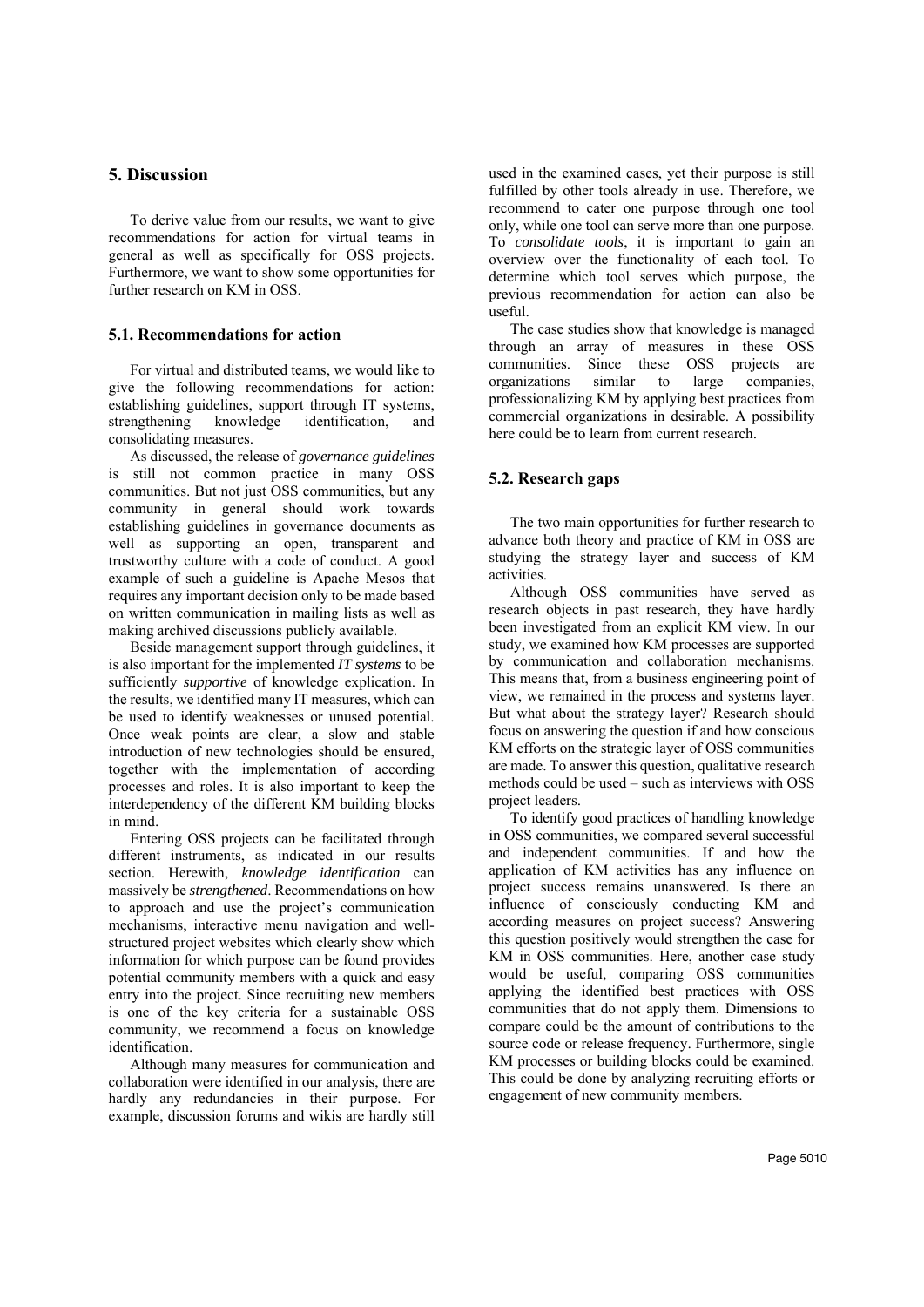# **6. Conclusion**

In this study, we confirm the assumptions of previous experience as well as the literature analysis and ascertain a lack of KM research on the subject of OSS. Nonetheless, is becomes clear that the investigated OSS communities implicitly manage knowledge in a structured manner. Coding and categorizing according to measures shows that the KM building blocks [24] are overall supported. Because of similarities regarding the use of communication and collaboration tools, the assignment to building blocks / processes is relatively homogeneous. Our findings also show that knowledge distribution is the most supported process, while there are no measures supporting knowledge measuring and only one measure for knowledge goals. This leads us to one of the research gaps, since the not supported processes are of strategic nature. Thus, the strategic observation of KM in OSS is still lacking.

By investigating the area of knowledge exchange in OSS projects, we contribute to filling one of the research gaps mentioned in previous studies [2]. Furthermore, we want to inspire researchers to conduct further studies in the field of KM in OSS by identifying two research opportunities.

Limitations of this study are mainly due to the chosen qualitative research method. Our findings could be supported by further studies on this topic using quantitative methods, such as a survey conducted amongst community members to find out which measures they use for the respective building blocks / processes. We also acknowledge that a generalization of our findings is only possible in theory as we only analyzed four cases – even though we used formal criteria and focused on diversification when selecting the cases.

### **7. References**

[1] Aalst, W., P. Loucopoulos, K. Lyytinen, J. Mylopoulos, B. Robinson, N.M. Sadeh, M.J. Shaw, and C. Szyperski, eds., Design Requirements Engineering: A Ten-Year Perspective: Design Requirements Workshop, Cleveland, OH, USA, June 3-6, 2007, Revised and Invited Papers, Springer Berlin Heidelberg, Berlin, Heidelberg, 2009.

[2] Aksulu, A. and M. Wade, "A Comprehensive Review and Synthesis of Open Source Research", Journal of the Association for Information Systems, 11(11), 2010, p. 576.

[3] Alavi, M. and D.E. Leidner, "Review: Knowledge

Management and Knowledge Management Systems: Conceptual Foundations and Research Issues", MIS Quarterly, 25(1), 2001, p. 107.

[4] Al-Marzouq, M., L. Zheng, G. Rong, and V. Grover, "Open Source: Concepts, Benefits, and Challenges", Communications of the Association for Information Systems, 16, 2005.

[5] Birk, A., D. Surmann, and K.-D. Althoff, eds., Applications of Knowledge Acquisition in Experimental Software Engineering: Knowledge Acquisition, Modeling and Management, Springer Berlin Heidelberg, 1999.

[6] Bultrini, L., J. Sempéré, S. McCallum, and W. Newman, eds., Knowledge management in libraries and organizations, De Gruyter Saur, Berlin, 2016.

[7] Crowston, K. and J. Howison, "The social structure of free and open source software development", First Monday, 10(2), 2005.

[8] Crowston, K., Q. Li, K.i. We, U.Y. Eseryel, and J. Howison, "Self-organization of teams for free/libre open source software development", Information and Software Technology, 49(6), 2007, pp. 564–575.

[9] Davenport, T.H. and L. Prusak, Working knowledge: How organizations manage what they know, Harvard Business School Press, Boston, Mass., 2000.

[10] Denzin, N.K. and Y.S. Lincoln, eds., The Sage handbook of qualitative research, 4th ed., Sage, Los Angeles, Calif., 2011.

[11] Du Plessis, M., "Drivers of knowledge management in the corporate environment", International Journal of Information Management, 25(3), 2005, pp. 193–202.

[12] Haff, G., How Open Source Ate Software, Apress, Berkeley, CA, 2018.

[13] Holsapple, C.W. and K.D. Joshi, "A formal knowledge management ontology: Conduct, activities, resources, and influences", Journal of the American Society for Information Science and Technology, 55(7), 2004, pp. 593–612.

[14] Jennex, M.E., ed., Knowledge management in modern organizations, IGI Global (701 E. Chocolate Avenue Hershey Pennsylvania 17033 USA), Hershey, Pa, 2007.

[15] Krogh, G. von, S. Haefliger, S. Spaeth, and M.W. Wallin, "Carrots and rainbows: Motivation and social practice in open source software development", MIS Quarterly, 36(2), 2012, pp. 649–676.